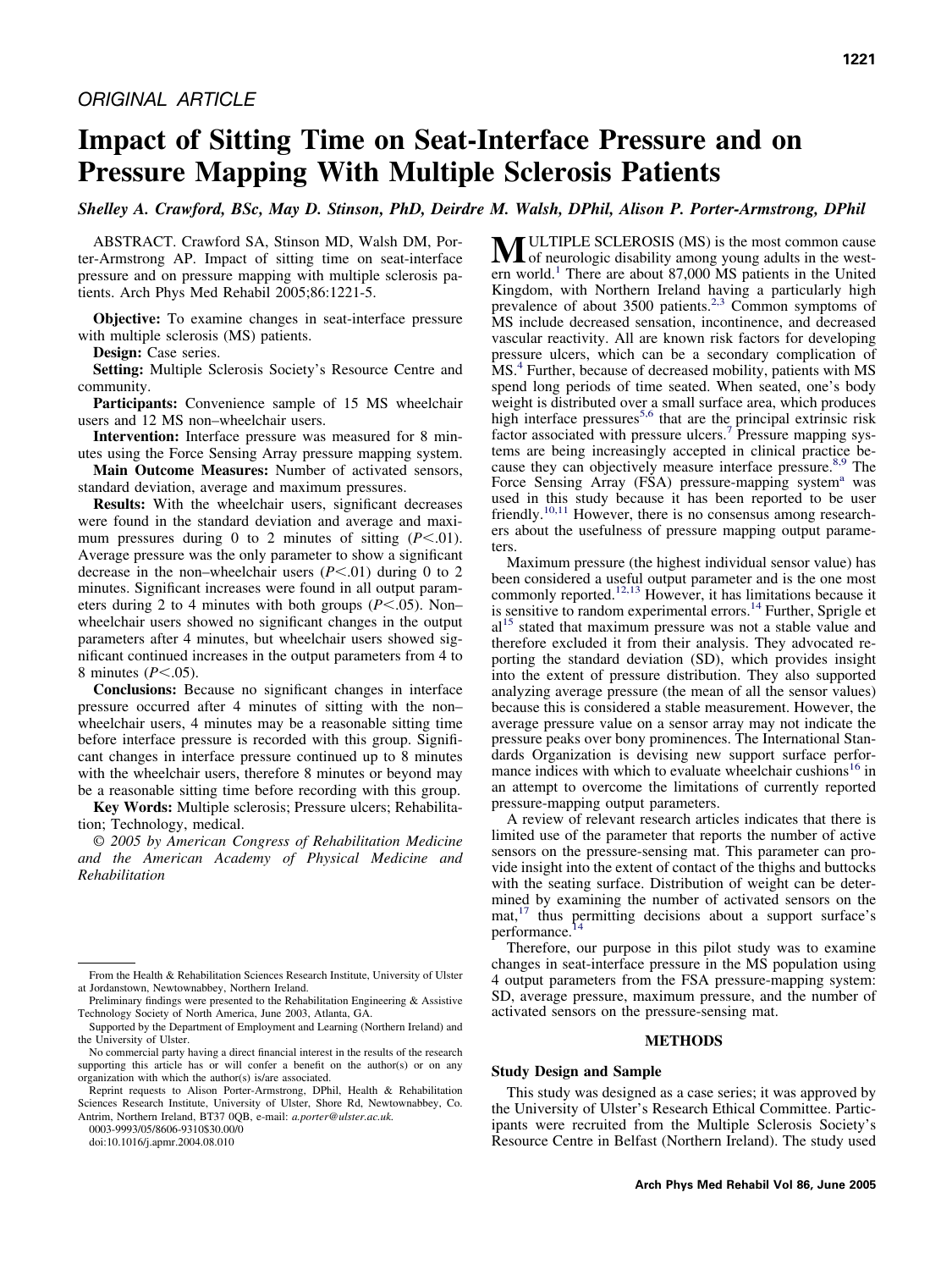|--|--|

|  |  | Table 1: Participants' Characteristics |
|--|--|----------------------------------------|
|--|--|----------------------------------------|

|                           |                | Wheelchair Users (Group A) $(n=15)$ | Non-Wheelchair Users (Group B) (n=12) |                    |  |  |  |  |
|---------------------------|----------------|-------------------------------------|---------------------------------------|--------------------|--|--|--|--|
| Characteristics           | Range          | Mean $\pm$ SD                       | Range                                 | Mean $\pm$ SD      |  |  |  |  |
| Age $(y)$                 | 41.00-79.00    | $58.55 \pm 10.74$                   | 40.00-72.00                           | $53.51 \pm 9.35$   |  |  |  |  |
| Weight (kg)               | 38.18-82.73    | $66.91 \pm 12.99$                   | 60.45-101.82                          | $71.17 \pm 11.13$  |  |  |  |  |
| Height (cm)               | 148.75-170.00  | $157.92 \pm 7.05$                   | 150.00-181.25                         | $163.13 \pm 10.05$ |  |  |  |  |
| Body mass index $(kq/m2)$ | 14.02-36.16    | $26.96 \pm 5.53$                    | 24.22-31.72                           | $26.69 \pm 2.71$   |  |  |  |  |
| Years with MS             | $4.00 - 30.00$ | $18.67 \pm 7.96$                    | $0.60 - 23.00$                        | $9.88 \pm 8.56$    |  |  |  |  |
| Daily sitting time (h)    | $9.00 - 20.00$ | $13.40 \pm 2.56$                    | 10.00-15.50                           | $12.42 \pm 1.86$   |  |  |  |  |

a convenience sample  $(N=27)$  that was split into 2 groups to represent variations in mobility within the MS population, because reduced mobility is a known risk factor for pressure ulcer development.<sup>18,19</sup>

Group A  $(n=15)$  included 13 women and 2 men who used wheelchairs. Group B  $(n=12)$  comprised 5 women and 7 men who were non–wheelchair users. All participants were 18 years of age or older and could communicate verbally. Written consent was obtained from the participants, who were informed that they could withdraw from the study at any stage for any reason, or if they experienced pain or discomfort during assessment. Further information on participants' characteristics is provided in table 1.

# **Instrumentation**

We used the  $FSA<sup>a</sup>$  pressure-mapping system to measure contact pressure at the buttock-seat interface. The system comprises a pressure-sensing mat that contains 256 sensors; this was connected to the FSA computer software via an interface module (fig 1). Data were recorded as color-coded maps of pressure distribution, 3-dimensional grids, and numeric output parameters. The FSA system was calibrated with an autocalibrator specific to the system and according to the instructions in the manufacturer's manual. After autocalibration, the software and a foot pump were used to check the accuracy of the sensors in 40-mmHg intervals, up to the maximum pressure of 200mmHg. The system was calibrated in the pressure-mapping laboratory before each assessment to ensure consistency.

# **Procedure**

All participants were placed in an upright sitting position, with hips, knees, and ankles flexed to 90° where possible. This



**Fig 1. The FSA pressure-mapping system.**

sitting position is often referred to as "normal" because it allows optimal weight distribution.<sup>20</sup> Arms were placed on the thighs to eliminate the possibility that different heights of cushions would cause relative armrest height differences. This could have subsequently influenced the results: 5% to 10% of the body weight is distributed through the armrests.<sup>21</sup> Nineteen percent of the body weight is distributed through the feet, $^{20}$  and we took care to support our subjects' feet at 90° to minimize the influence of this factor on the results. Feet were supported with wheelchair footplates or blocks for group A subjects and feet were placed flat on the floor or supported with blocks if necessary for group B subjects.

Participants from group B were assessed in their own homes on the chairs they most commonly sat on to approximate standard clinical cushion evaluation procedures.<sup>22</sup> Subjects from group A were assessed in the Multiple Sclerosis Society's Resource Centre in their own wheelchairs, the surface they most commonly sat on. Participants were assessed on their current seating surface and on each of the 6 cushions [\(table 2\)](#page-2-0) preselected to represent varying compositions and risk levels. All of the cushions are commercially available and were newly purchased for this study.

Average and maximum pressures, SD (all interface pressure measurements), and the number of activated sensors on the mat were recorded at 2-minute intervals up to a maximum of 8 minutes. The method of having the participants sit for 8 minutes on each surface before recording the interface pressure was based on the results of a study by Stinson et al.<sup>23</sup> Although Stinson found that 6 minutes was the optimal prerecording sitting time  $(P<.05)$ , the increase between 6 and 8 minutes bordered on statistical significance  $(P = .05)$ . Further, the Stinson study was conducted with healthy volunteers in a laboratory setting, under controlled conditions. We used 8 minutes for our study because our MS patients were likely to be at greater risk of pressure ulcer development.

## **Data Analysis**

Changes in the 4 output parameters were analyzed at 4 time intervals (0–2min, 2–4min, 4–6min, 6–8min) for each of the 7 surfaces assessed. All data from both groups were entered into SPSS.<sup>b</sup> All data were normally distributed and 2-way repeated-measures analysis of variance (ANOVA) was used to determine the main interactive effects between the variables and to examine changes in the 4 output parameters over time.

## **RESULTS**

The ANOVAs showed that there were no statistically significant interactive effects between the 7 seating surfaces and the changes in the output parameters over 8 minutes for both groups. Two-way repeated-measures ANOVA also showed the effects of time on the output parameters for both groups [\(tables](#page-2-0) [3,](#page-2-0) [4\)](#page-3-0). A Bonferroni adjustment was applied to account for the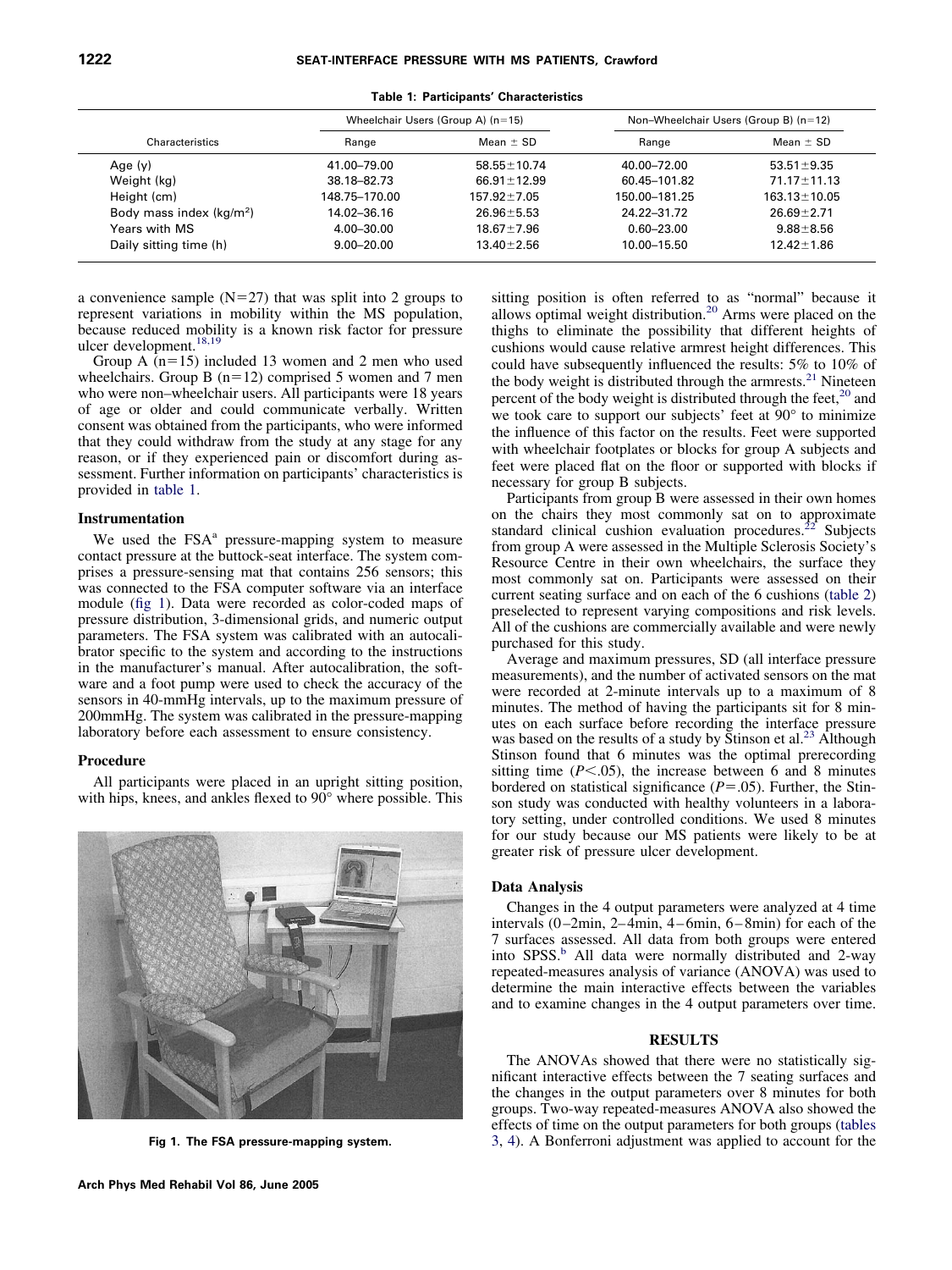<span id="page-2-0"></span>

| Name                     | Manufacturer                           | Composition            | Manufacturer's Recommended Risk Level |
|--------------------------|----------------------------------------|------------------------|---------------------------------------|
| Comflex                  | Tools for Living (N Ireland)           | Viscoelastic foam      | High                                  |
| Pudgee                   | <b>Qbitus (England)</b>                | Foam and gel           | Medium high                           |
| <b>Flotech Plus</b>      | <b>Medical Support Systems (Wales)</b> | Foam base and gel sack | High                                  |
| <b>Orthodocs Regular</b> | Orthodocs Limited (N Ireland)          | Polyester fibers       | Unknown                               |
| Propad                   | Medical Support Systems (Wales)        | Foam                   | Medium                                |
| Vicair Twin 10           | Assendelft (Netherlands)               | Air filled             | High                                  |

use of multiple significance tests in the repeated-measures ANOVA[.24](#page-4-0)

## **Zero to 2–Minute Time Interval**

In the wheelchair users group during 0 to 2 minutes of sitting, there were statistically significant decreases in the SD value and in average and maximum pressures  $(P<.01)$ . In the non–wheelchair users group, there was a trend for the SD value and the average and maximum pressures to decrease; however, the decrease in average pressure was the only parameter that was statistically significant  $(P<.01)$ . There were no statistically significant changes in the number of activated sensors for either group during the first 2 minutes of sitting (see tables 3, [4\)](#page-3-0).

# **Two to 4 –Minute Time Interval**

There were significant increases in the 4 output parameters for the wheelchair users group ( $P$ <.001) and for the nonwheelchair users group during  $2$  to 4 minutes of sitting ( $P$ <.05) (see tables 3, [4\)](#page-3-0).

#### **Four to 6 –Minute Time Interval**

In the wheelchair users group, statistically significant increases continued in the number of activated sensors and in average and maximum pressure  $(P<.05)$ . However, in the non–wheelchair users group, there were no statistically significant changes in any of the output parameters (see tables 3, [4](#page-3-0)).

#### **Six to 8 –Minute Time Interval**

There were statistically significant increases for all the output parameters during 6 to 8 minutes in the wheelchair users  $(P<.05)$ . No statistically significant changes in the output parameters were noted for the non–wheelchair users (see tables 3, [4\)](#page-3-0).

## **DISCUSSION**

Our purpose in this pilot study was to examine changes in seat-interface pressure using pressure-mapping technology with MS patients. We found no statistically significant interactive effect between the 7 seating surfaces and the time subjects spent sitting on them. This suggests that, despite our testing of a variety of cushions, the changes in interface pressure over time for the 4 output parameters were not significantly influenced by cushion type. In short, trends in interface pressure over time were similar on all cushions tested. However, to further validate this finding, future research should include cushions from different manufacturers.

# **Zero to 2 Minutes**

There was a trend for the SD value to decrease in the non–wheelchair users group during 0 to 2 minutes of sitting, although this was not statistically significant. However, there were significant decreases in the SD value for the wheelchair users group. A smaller SD value signals a more uniform pressure profile, a desirable feature for a disabled patient's seating surface.<sup>15</sup> A uniform pressure profile is created when the pressure-reducing cushion redistributes the pressure across a larger surface area; this is thought to show that the cushion is contouring to the shape of the patient's body.<sup>25,26</sup> When contouring occurs, pressure is redistributed away from the bony prominence of the buttocks to the surrounding tissue,  $27$  thereby reducing interface pressure. This process is often referred to as "envelopment" and may account for the significant decreases in average and maximum pressure values for wheelchair users and the significant decreases in average pressure for the non– wheelchair users.

## **Two to 4 Minutes**

In contrast, significant increases in all output parameters were found for both groups during 2 to 4 minutes of sitting. The significant increases in the number of activated sensors on the mat may suggest that the extent of contact between the buttocks and thighs and the seating surface was increasing. Therefore, the patient's weight was being distributed over a larger surface area, suggesting that envelopment may still be occurring.

Despite this, the significant increases in SD indicated that there was greater dispersion among pressure values and that a less uniform pressure profile was emerging[.23](#page-4-0) A less uniform

**Table 3: Two-Way Repeated-Measures ANOVA Showing the Significant Effects of Time on the Number of Activated Sensors and SD**

|         | No. of Activated Sensors                        |               |        |                       |               |    |       |        |                       |               |    | SD    |        |                       |               |                      |       |      |                       |               |  |
|---------|-------------------------------------------------|---------------|--------|-----------------------|---------------|----|-------|--------|-----------------------|---------------|----|-------|--------|-----------------------|---------------|----------------------|-------|------|-----------------------|---------------|--|
|         | <b>Wheelchair Users</b><br>Non-Wheelchair Users |               |        |                       |               |    |       |        | Wheelchair Users      |               |    |       |        |                       |               | Non-Wheelchair Users |       |      |                       |               |  |
| Minutes | df                                              |               | P      | Increase/<br>Decrease | Sig<br>Level* | df |       | P      | Increase/<br>Decrease | Sig<br>Level* | df | E     | P      | Increase/<br>Decrease | Sig<br>Level* | df                   | н.    | P    | Increase/<br>Decrease | Sig<br>Level* |  |
| $0 - 2$ |                                                 | $6.9^{\circ}$ | .020   | Decrease              | <b>NS</b>     |    | 3.63  | .830   | Decrease              | <b>NS</b>     |    | 14.24 | .002   | Decrease              | < 0.01        |                      | 8.40  | .015 | Decrease              | <b>NS</b>     |  |
| $2 - 4$ |                                                 | 54.96         | < 0.01 | Increase              | < .001        |    | 42.20 | < 0.01 | Increase              | < 0.001       |    | 53.77 | < 0.01 | Increase              | < 0.001       |                      | 17.32 | .002 | Increase              | < 0.01        |  |
| $4 - 6$ |                                                 | 9.95          | .007   | Increase              | < 0.05        |    | 2.67  | .130   | Increase              | <b>NS</b>     |    | 5.55  | .340   | Increase              | <b>NS</b>     |                      | 0.51  | .491 | Increase              | <b>NS</b>     |  |
| $6 - 8$ |                                                 | 28.47         | < 001  | Increase              | < 0.001       |    | .63   | .229   | Increase              | <b>NS</b>     |    | 10.77 | .005   | Increase              | < 0.05        |                      | 4.45  | .059 | Increase              | <b>NS</b>     |  |

Abbreviations: NS, not significant (after correction for multiple comparisons); Sig, significance.

\*The significance level after Bonferroni adjustment. The adjustment alters the original significance level to account for the increased likelihood of finding false significant results on performance of multiple tests.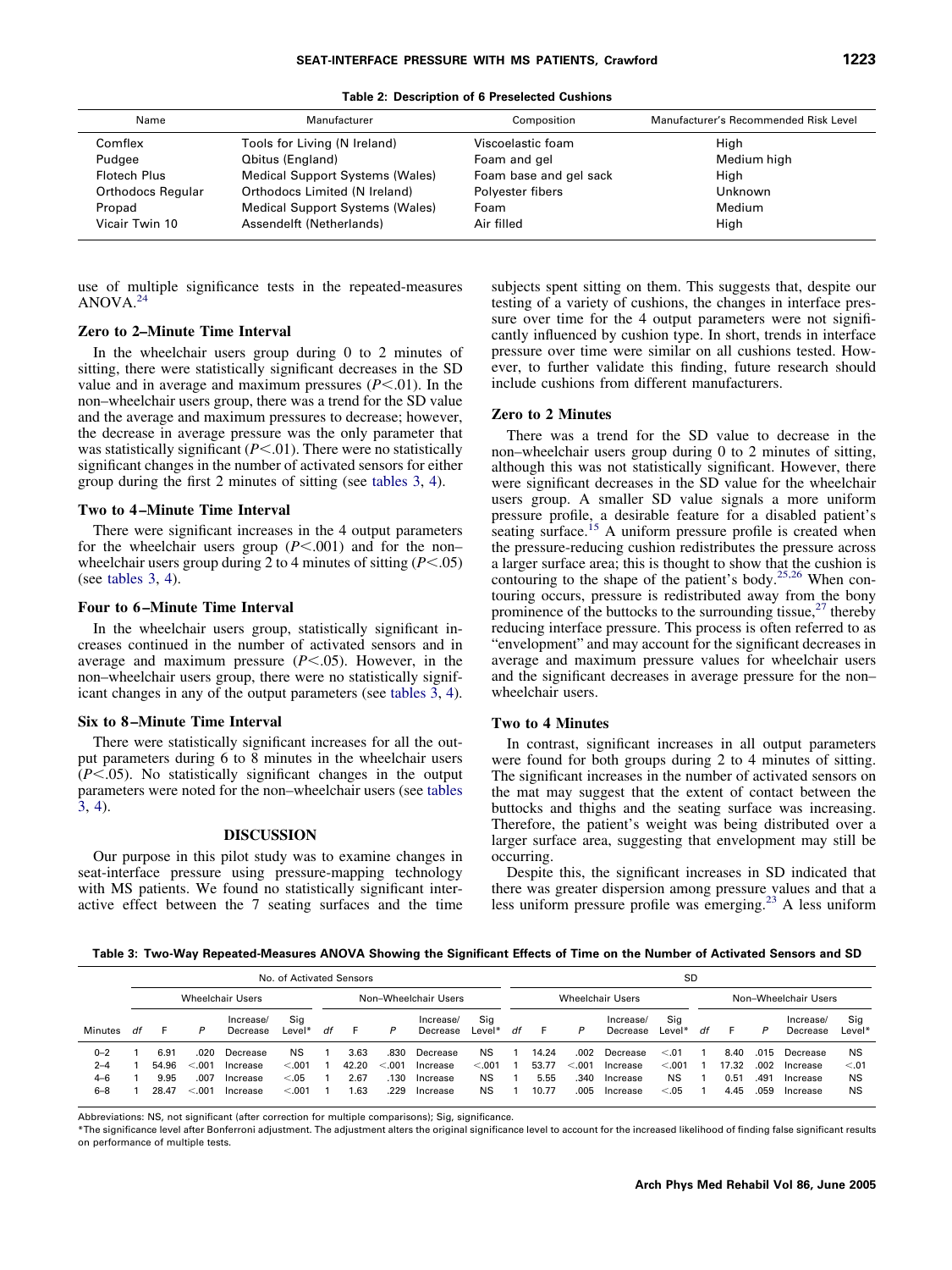<span id="page-3-0"></span>

|         | Average Pressure                         |       |       |                       |               |    |       |      |                       |                         |    | Maximum Pressure |        |                       |               |    |                      |      |                       |               |  |  |  |
|---------|------------------------------------------|-------|-------|-----------------------|---------------|----|-------|------|-----------------------|-------------------------|----|------------------|--------|-----------------------|---------------|----|----------------------|------|-----------------------|---------------|--|--|--|
|         | Wheelchair Users<br>Non-Wheelchair Users |       |       |                       |               |    |       |      |                       | <b>Wheelchair Users</b> |    |                  |        |                       |               |    | Non-Wheelchair Users |      |                       |               |  |  |  |
| Minutes | df                                       |       |       | Increase/<br>Decrease | Sig<br>Level* | df |       | P    | Increase/<br>Decrease | Sig<br>Level*           | df |                  | P      | Increase/<br>Decrease | Sig<br>Level* | df |                      | P    | Increase/<br>Decrease | Sig<br>Level* |  |  |  |
| $0 - 2$ |                                          | 18.94 | .001  | Decrease              | < 0.01        |    | 22.90 | .001 | Decrease              | < 0.01                  |    | 17.51            | .001   | Decrease              | < 0.01        |    | 8.05                 | .016 | Decrease              | <b>NS</b>     |  |  |  |
| $2 - 4$ |                                          | 88.61 | 0.001 | Increase              | < 0.001       |    | 14.45 | .003 | Increase              | < 0.05                  |    | 74.21            | < 0.01 | Increase              | < 0.001       |    | 13.77                | .003 | Increase              | < 0.05        |  |  |  |
| $4 - 6$ |                                          | 1.23  | .005  | Increase              | < 0.05        |    | 3.81  | .077 | Increase              | <b>NS</b>               |    | 37.43            | < 0.01 | Increase              | < 0.001       |    | 0.01                 | .912 | Increase              | <b>NS</b>     |  |  |  |
| $6 - 8$ |                                          | 10.03 | .007  | Increase              | < 0.05        |    | 3.76  | .079 | Increase              | <b>NS</b>               |    | 17.94            | .001   | Increase              | < 0.01        |    | 7.21                 | .021 | Increase              | <b>NS</b>     |  |  |  |

**Table 4: Two-Way Repeated-Measures ANOVA Showing the Significant Effects of Time on Average and Maximum Pressures**

\*The significance level after Bonferroni adjustment. The adjustment alters the original significance level to account for the increased likelihood of finding false significant results on performance of multiple tests.

pressure profile may be attributed to the significant increases in average and maximum pressures that are likely to result from the effects of creep, which is the intrinsic tendency for pressure to increase over time when the load remains constant.<sup>28</sup> Creep is a complex phenomenon and can exist within the patient's tissue. It can exist within the seating surface; for example, creep is a feature in viscoelastic foam cushions,<sup>13</sup> one of which was included in this study, as well as within the pressuremapping sensor. The most recent reliability study<sup>29</sup> found that the FSA sensor showed less than 2% creep over 10 minutes at 100mmHg, which was lower than 2 other commercially available pressure-mapping systems. It is plausible that during 2 to 4 minutes of sitting, the process of envelopment is overshadowed by the process of creep.

## **Four to 8 Minutes**

In the non–wheelchair users group, there were no statistically significant changes in the output parameters beyond 4 minutes, thus suggesting that interface pressure had stabilized. Therefore, 4 minutes may be a suitable sitting time for MS non–wheelchair users before interface pressure is recorded.

In comparison, statistically significant increases continued up until 8 minutes in the wheelchair users group, except for the SD value during 4 to 6 minutes of sitting. The continued increases in the number of activated sensors up until 8 minutes in this group may suggest that the subjects were continuing to immerse into the cushion and that envelopment was still occurring. However, the significant increases in average and maximum pressures suggest that the pressure profile continued to become less uniform. Again, this may show the ongoing effects of creep. Therefore, interface pressure had not stabilized and a reasonable sitting time before recording interface pressure with MS wheelchair users may be 8 minutes or beyond.

The differences between the changes in seat-interface pressure of the 2 groups could be influenced by the different surfaces on which the cushions were placed—that is, the patient's own armchair in the non–wheelchair users and a user's current wheelchair. It is likely that the wheelchair users would have experienced a more progressive loss of muscle bulk as a result of poorer mobility than did the non–wheelchair users. The atrophic changes in musculature around the buttocks and thighs can increase the effects of applied pressure when seat $ed^{13}$ ; this may be why statistically significant increases in interface pressure continued up until 8 minutes with the wheelchair users.

Our results with the wheelchair users may challenge the findings of Stinson et al, $^{23}$  who found that changes in average and maximum pressures were bordering on statistical significance at 8 minutes  $(P = .05)$ , whereas changes in average and maximum pressures in our study remained statistically significant up until 8 minutes. Several factors may account for the differences in the findings;  $Stinson<sup>23</sup>$  included healthy volunteers, whereas we recruited disabled patients. We preselected 6 cushions and the patients' current seating surfaces were assessed, whereas Stinson took all pressure measurements on a single armchair with no pressure-reducing cushion.

## **Limitations**

This pilot study has several limitations. First, the sample size was small  $(N=27)$  and that can affect the generalizability of the results. Therefore, we recommend that the study be replicated with a larger number of disabled patients with a range of diagnoses. Second, interface pressure measurements were recorded for a maximum of 8 minutes. A study is currently underway with neurologic patients to determine if statistically significant changes in interface pressure occur beyond 8 minutes of sitting. Interface pressure measurements will be recorded over a 30-minute period to determine a reasonable time for disabled patients to sit before interface pressure is recorded.

## **CONCLUSIONS**

Pressure-mapping technology has shown that the process of envelopment is most evident during the first 2 minutes of sitting for MS patients. This study has also highlighted some interesting trends in interface pressure changes over time. During 2 to 4 minutes of sitting, the increases in the SD and average and maximum pressure highlighted the effects of creep, which may overshadow the process of envelopment during 2 to 4 minutes of sitting. Interface pressure measurements stabilized at 4 minutes of sitting for the non–wheelchair users, suggesting this may be a reasonable sitting time before recording interface pressure for this group. In contrast, with the wheelchair users group, increases in interface pressure continued up until 8 minutes; therefore, a reasonable sitting time before recording interface pressure may be 8 minutes or beyond for wheelchair users. Defining a reasonable sitting time before recording measurements is vital in establishing standardized protocols in the clinical setting and ensuring interstudy comparisons for research purposes. However, because this is the first study that has examined sitting times with disabled patients, further clinical studies are necessary before these findings are adopted in clinical and research practices. This study also demonstrated that the effects of applied pressure when seated can differ among MS patients with different levels of mobility.

#### **References**

- 1. McDonnell GV, Hawkins SA. An assessment of the spectrum of disability and handicap in multiple sclerosis: a population based study. Mult Scler 2001;7:111-7.
- 2. McDonnell GV, Hawkins SA. An epidemiologic study of multiple sclerosis in Northern Ireland. Neurology 1998;50:423-8.
- 3. Multiple Sclerosis Society Northern Ireland 2003. Available at: http://www.mssocietyni.co.uk. Accessed September 22, 2004.